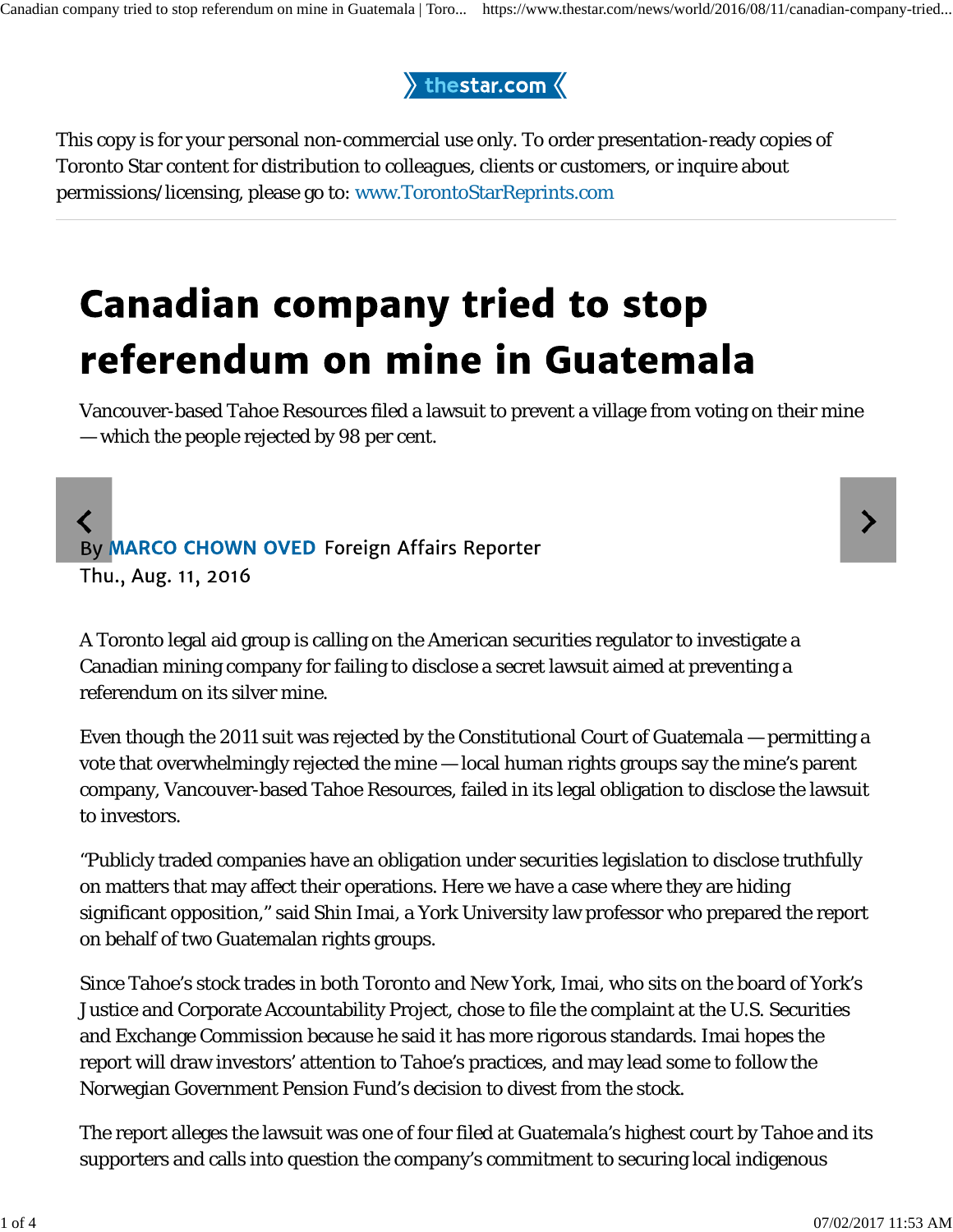

A checkponic between ban Karaer Las Frores a Resources. (JAMES RODRIGUEZ / MIMUNDO.ORG)

adopted into policy statements ranging from the International Labour Organization of  $\Omega$ Convention on Indigenous Peoples to the private sector's Equator Principles to individual companies' Corporate Social Responsibility policies. It remains unclear, however, exactly what companies must do to obtain consent for their projects, and what locals can do to reject them.

"It comes down to this: who gets to determine what is a legitimate community consultation? Is it the communities? The municipalities? The courts? Or these companies that have obvious vested interests that their projects go forward?" said Lisa Rankin a co-coordinator of Breaking the Silence, a solidarity group that has been working in the area around Tahoe's mine since 2011.

Located an hour and a half outside of Guatemala City, Tahoe's Escobal mine isn't located on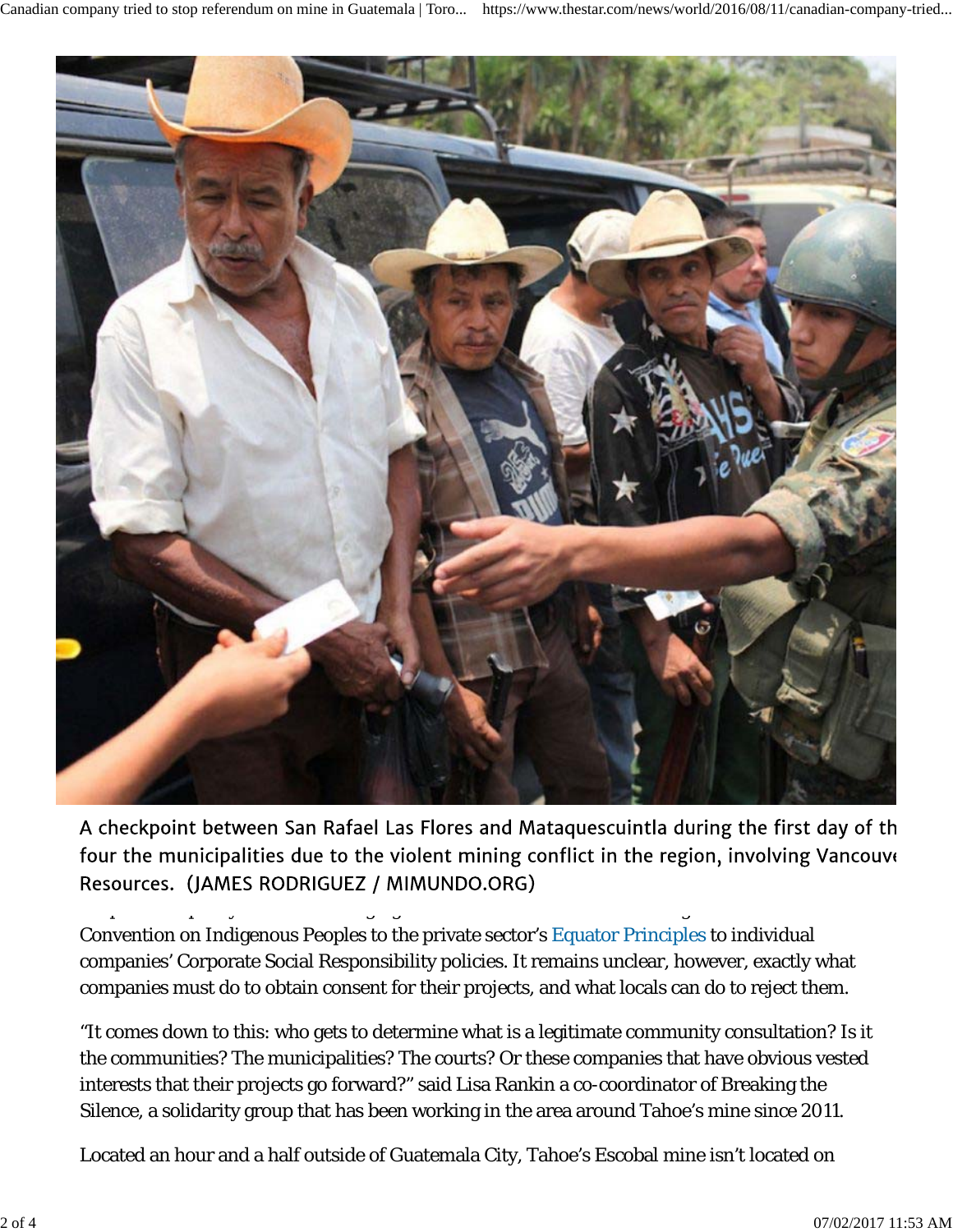indigenous land and the local municipality didn't hold a referendum. However, the Xinca people who voted to reject the mine live just a few kilometres away and stand in the path of the mine's expansion.

The mine faced opposition years before it began operating in 2014. At protests in April 2013, private security guards fired rubber bullets into the crowd, injuring at least six people, according to the United Nations High Commissioner for Human Rights. The mine's director of security has been criminally charged for allegedly ordering his guards to open fire.

Shortly afterward, then-President of Guatemala, Otto Perez Molina, declared a state of emergency and deployed 8,500 police officers to the area around the mine. Twenty six protesters were arrested for "unlawful assembly," but the charges were later dropped due to lack of evidence.

The violence at Escobal mine was singled out by Amnesty International as an example of how foreign companies need to do more to ensure respect for Human Rights.

"The use of force by Minera San Rafael private security providers using rubber bullets against protesters in April 2013 was inconsistent with these principles," the organization stated in a report on mining in Guatemala.

Before the violence broke out, opposition to the mine was peaceful and organized. Five local municipalities held plebiscites — a right enshrined in Guatemalan law — and a majority of voters rejected the mine. While international observers focused on the protests, Imai discovered four lawsuits filed with the Constitutional Court of Guatemala between 2011 and 2015, seeking to invalidate the results.

One of the lawsuits was filed by Tahoe's subsidiary, Minera San Rafael, two by the Guatemalan Chamber of Commerce and one by lawyers who support the mining industry, Imai said.

"Tahoe is supposed to disclose litigation that they themselves bring as well as any (other lawsuits) that affect their property or operations," he said.

All four suits were dismissed by Guatemala's highest court, which ruled in one case that "it is clear that plebiscites are important mechanisms for guaranteeing fundamental rights and a clear expression of democracy," according to a translation included in the report.

Tahoe VP Hofmeister says opposition to the mine has subsided.

"Since we went into production, the civil unrest there has completely died down. We have not lost one day due to blockage," she said.

The Norwegian Government Pension Fund — one of the world's largest — decided in January 2015 to divest from Tahoe, after an investigation into allegations of human rights abuses.

"There is an unacceptable risk of Tahoe Resources contributing to serious human rights